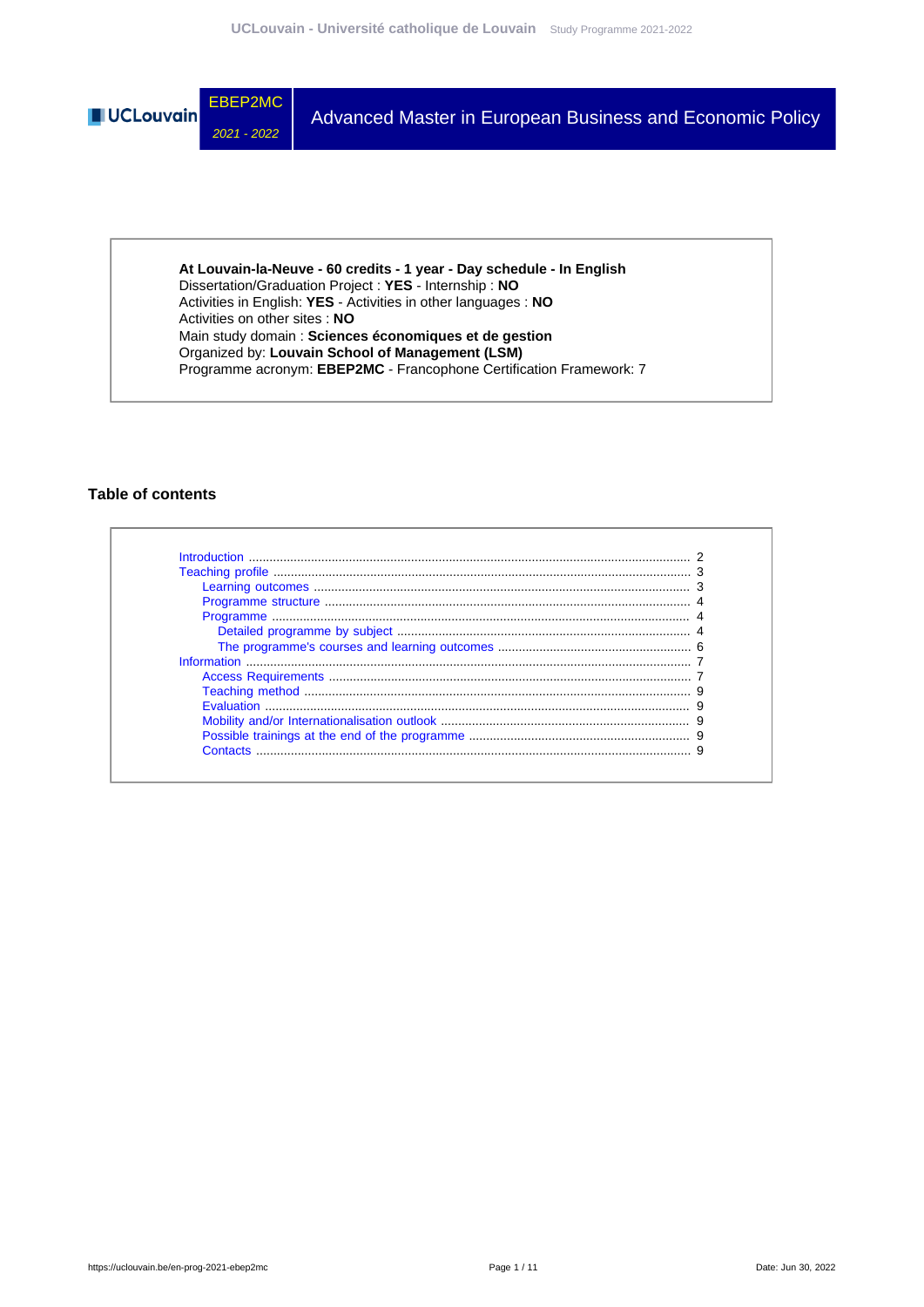### **EBEP2MC - Introduction**

# <span id="page-1-0"></span>**Introduction**

#### **Introduction**

This Advanced Masters, open only to students already holding a Master's, prepares you for European affairs and for European policy officer positions in enterprises, government and NGOs. It develops your abilities to:

- 1. understand the designs and functioning of European economic policies
- 2. assess the impact of EU economic policies on business and society
- 3. understand how business strategies and lobbying practices from different stakeholders can shape EU economic policies
- 4. design strategies for firms and NGOs that take into account the EU policies and their institutional framework
- 5. integrate the challenges of European and international competition into "socially responsible" management practices.

This Masters also offers different unique opportunities that will add value to your curriculum:

- by including experimented practitioners in European affairs from EU institutions, business and NGOs
- by analysing specific case studies in European affairs
- by organizing special events on major current European issues

#### **Your profile**

You:

- have a Master's degree and you wish to develop an expertise in European economic policies and European business strategies
- wish to work with business or NGOs to adapt and influence the EU economic policies
- wish to design strategies for business and NGOs in the EU institutional and economic context
- strive for excellence in EU affairs expertise.

#### **Your future job**

- Working in or with EU institutions
- Position of responsibility in the EU affairs management of companies and NGOs
- Economic and trade diplomacy
- Consultancy and European Public affairs (lobbying) for business, NGOs, public institutions
- Think tanks focusing on EU affairs
- Journalism specialized in the business and economics aspects of EU affairs

#### **Your programme**

During this Masters, you will develop the skills necessary to grasp the complexity of the EU economic policies, European business strategies and the varied challenges companies and NGOs face in the moving environment of the EU.

The Masters 60 will be composed of:

- professional focus courses
- a special training week to address a major current European issue
- a Master's thesis with a seminar to provide methodological inputs and feedback as well as presentation skills

Please note that, depending on your academic background, teaching units (= prerequisite courses) could be added to your master program.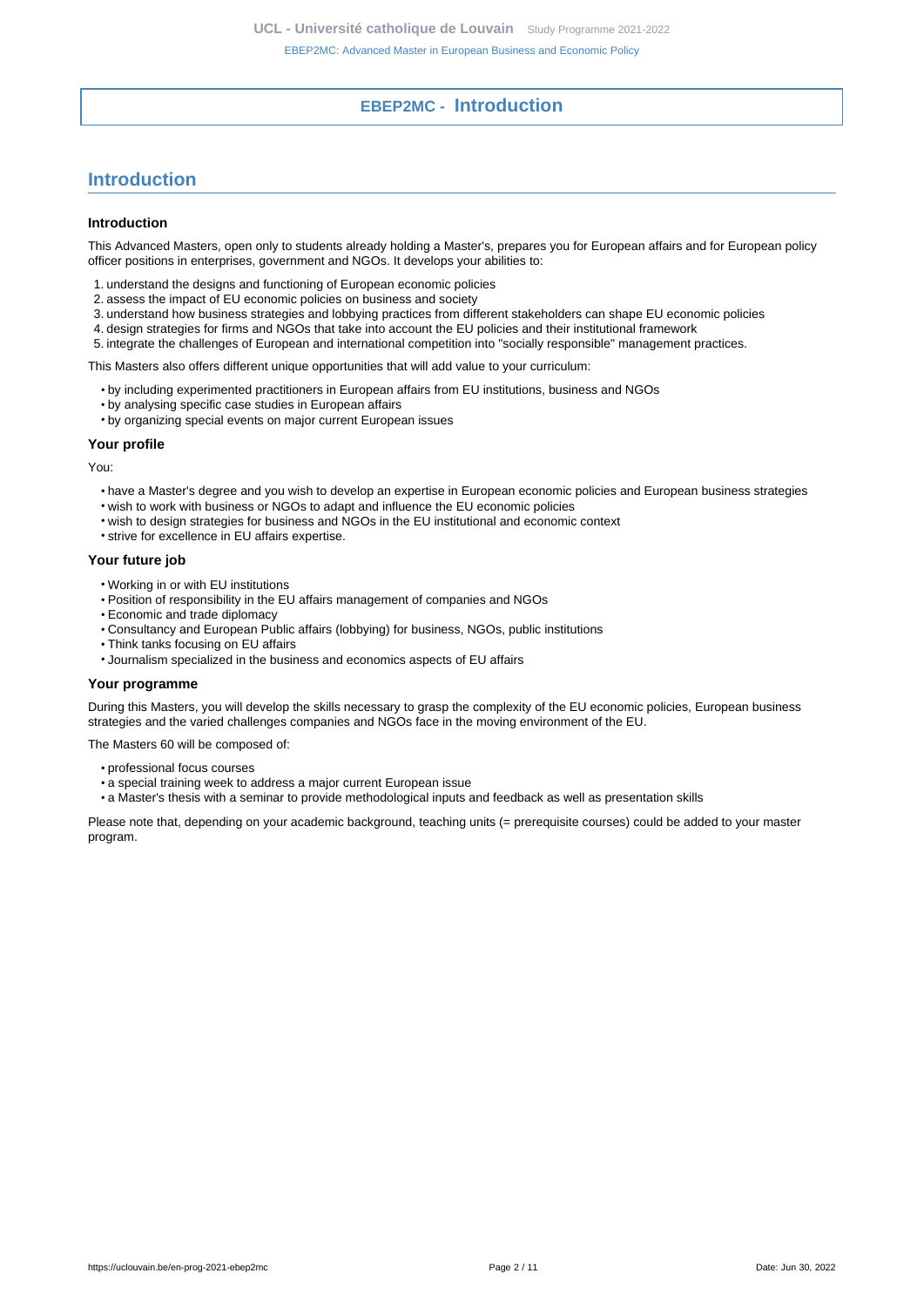### **EBEP2MC - Teaching profile**

# <span id="page-2-1"></span><span id="page-2-0"></span>**Learning outcomes**

A [general presentation](https://uclouvain.be/en/faculties/lsm/european-business.html) of the Advanced Masters in European Business and Economic Policy is available on the portal of the Louvain School of Management.

This Advanced Masters aims at giving the student the skills and knowledge needed to become an actor of the European Union economic life so that s/he is able to thoroughly analyze and criticize European economic policies and their impact on economic actors (enterprise, Member States and other public actors, NGOs).

The student will also be able to develop relevant strategies to evolve in the framework of the European Union economy.

The student that follows this Masters already has solid bases and good knowledge of management, economics and law. S/he will learn to use them in challenges regarding European economic policies management and in problems for enterprises working at the European level.

By the end of the Masters, the student will be able to implement analysis strategies to better understand the European single market economy reality and the European economic policies. To be able to intervene relevantly, the student must:

- Master and mobilize in-depth specialized knowledge of the European integration process in its economic and institutional dimensions
- Skillfully assess, thanks to the use of relevant analysis tools and with a critical perspective, the functioning of the European single market and its interactions with the world economy
- Develop a systemic and critical approach towards global European economic policies issues.
- Critically tackle questions regarding current topics of the European economy and companies.

On successful completion of this programme, each student is able to :

1. Develop an analytical capacity for European economic policies and their impact on European economic actors, especially companies

1.1. Identify, understand and analyze the economic issues at stake in a given situation in the European Union

1.2. Identify, understand and analyze the economic issues at stake in a given situation linked to the trade policy of the European Union towards its trading partners.

1.3. Take a position in debates and negociations to stand up for the best interest of the companies, institutions and organs that s/he represents

2. Insert one's analysis and/or action within the various decision levels of the EU

2.1. Identify the various levels – institutional, national (member states), European and multilateral (e.g. WTO, IMF, BRI) - and how they interact in the decision-taking process of a European economic policy or a European economic law. 2.2. Master the economic issues at stake on the European scale.

3. Master specialized knowledge (theories, foundations, phenomena) in the field of European economy and management

3.1. The economic theories clarifying the European economic integration process, including the trade policy; competition policy and how the single market works ; the industrial policy ; research policy ; the policies linked to energy, utilities and transportation and communication infrastructures ; the economic and monetary union ; the regional and the cohesion policy.

3.2. The company theories and its management within the institutional and multicultural European framework

4. Contribute to the design of:

4.1. Management strategies of companies operating in the EU

4.2. European economic policies, either directly within European institutions (such as the Commission or the ECB) or national institutions (Member states' governments), or indirectly via companies or NGOs lobbying European or national institutions.

5. Share relevant economic information adapted to the targeted audience

5.1. To communicate, both orally and in writing, about complex situations/topics regarding European economic policies and the strategies of companies operating on the EU level.

5.2. To choose relevant information allowing the analysis and the comparison of these policies and strategies

5.3. To present information correctly, with structure, in a clear, precise and well-argued way (ability to report from reports, statements, notes, summaries…)

6. Complete personal research work (thesis), applying a scientific approach and a rigorous as well as argumentative methodology to investigate a case study about specific aspects on the European economic policies (such as the analysis of a draft directive or of the impact of a decision from a European institution (e.g. the DG for Trade, the ECB or the European competition authorities)) or on the strategy of the firms operating on the EU level (such as a merger, a reorganization of the supply chain or the emerging market entry).

6.1. Define and detail an issue within a delimited study perimeter and within a specific context

6.2. Summarize the literature regarding the issue while critically and actively using relevant information tools, primary and secondary sources.

6.3. Use a methodological and a rigorous analytical approach.

6.4. Use the relevant concepts and analysis tools to study this issue

6.5. Collect original data, analyze it and exploit it consistently.

6.6. Develop an objective analysis and a capacity for synthesis allowing to put in perspective the parameters at stake and to draw relevant conclusions.

6.7. Overall, show a critical ability both regarding one's own work and regarding the knowledge mobilized.

7. Act as an academic, as a critical and responsible actor having integrated a continuous development logic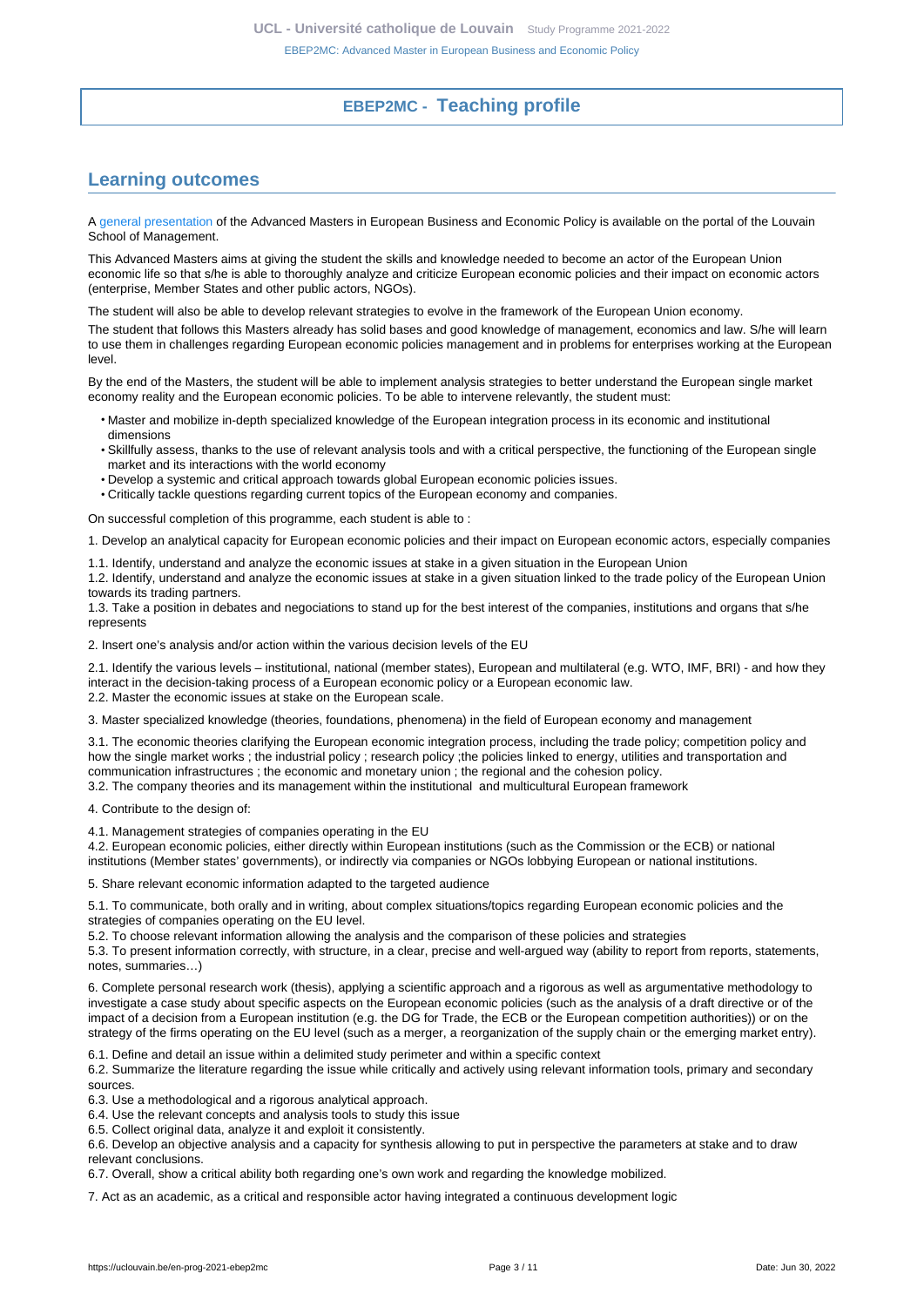**UCL - Université catholique de Louvain** [Study Programme 2021-2022](https://uclouvain.be/en/study-programme)

[EBEP2MC: Advanced Master in European Business and Economic Policy](https://uclouvain.be/en-prog-2021-ebep2mc.html)

7.1. Enter into a socio-professional activity according to a well-founded academic approach (both theoretically and methodologically) characterized by a well-thought and critical approach.

7.2. Develop a self-reflexive approach on one's own professional practice

7.3. Integrate a logic of self-critical analysis (one's assets, skills, limitations, productions and actions), a learning logic and a continuous development logic, which are essential to evolve positively in one's socio-professional environment.

### <span id="page-3-0"></span>**Programme structure**

The programme of the Advanced Masters in European Business and Economic Policy is structured as follows:

• The core of the curriculum (40 credits)

<span id="page-3-1"></span>• Elective courses (20 credits)

### **EBEP2MC Programme**

### <span id="page-3-2"></span>**Detailed programme by subject**

### **CORE COURSES**

- **O** Mandatory
- **83 Optional**
- $\triangle$  Not offered in 2021-2022
- Not offered in 2021-2022 but offered the following year
- $\oplus$  Offered in 2021-2022 but not the following year
- $\Delta \oplus$  Not offered in 2021-2022 or the following year
- **Activity with requisites** 
	- Teaching language (FR, EN, ES, NL, DE, ...)

Click on the course title to see detailed informations (objectives, methods, evaluation...)

| O LEUSL3001        | The EU in the Global Economy                        | Jean-Christophe<br><b>Defraigne</b>                          | $[q1+q2] [60h+0h] [10 Credits]$                                   |
|--------------------|-----------------------------------------------------|--------------------------------------------------------------|-------------------------------------------------------------------|
| O LEUSL2022        | Institutional law of the European Union             | <b>Paul Nihoul</b><br>François Van der<br><b>Mensbrugghe</b> | $\lceil q_1 \rceil$ [45h] [5 Credits]                             |
| <b>O</b> LEUSL2023 | EU internal market law                              | <b>Anne-Lise Sibony</b>                                      | $[q2]$ [37.5h] [5 Credits]                                        |
| O LEUSL2112        | <b>Economic and Monetary Union</b>                  | <b>Clément Fontan</b>                                        | $\lceil q^2 \rceil$ [30h] [5 Credits]                             |
| O LLSMD3001        | Master Thesis & seminar on European current affairs |                                                              | $\lceil q_1 + q_2 \rceil \rceil \lceil 15 \text{ Credits} \rceil$ |

### **Elective courses (20 credits)**

| <b>83 LDREU2208</b>     | <b>European Competition Law</b>                          | <b>Damien Gerard</b>                                                                                | $\lceil q_1 \rceil$ [30h] [5 Credits] |
|-------------------------|----------------------------------------------------------|-----------------------------------------------------------------------------------------------------|---------------------------------------|
| <b>23 LDROP2081</b>     | European and International Tax Law                       | <b>Philippe Malherbe</b><br><b>Alice Pirlot</b><br><i>(compensates)</i><br><b>Edoardo Traversa)</b> | $\lceil q^2 \rceil$ [30h] [5 Credits] |
| <b>&amp; LDROP2031</b>  | <b>Financial Markets Regulations</b>                     | <b>Philippe Lambrecht</b>                                                                           | $\lceil q^2 \rceil$ [30h] [5 Credits] |
| <b>&amp;3 LLSMS2018</b> | <b>European Corporate Governance</b>                     | Karine Cerrada Cristia<br><b>Philippe Lambrecht</b>                                                 | $\lceil q_1 \rceil$ [30h] [5 Credits] |
| <b>&amp;3 LLSMS2061</b> | <b>Corporate Strategy in Europe</b>                      | <b>Guilhem Bascle</b>                                                                               | $[q2]$ [30h] [5 Credits]              |
| <b>&amp; LLSMS2064</b>  | European Public Affairs (in English)                     | Jean-Christophe<br><b>Defraigne</b>                                                                 | $[q1]$ [30h] [5 Credits]              |
| <b>&amp; LLSMS2062</b>  | <b>Management of European Companies (Business Cases)</b> | <b>Eric Cornuel</b>                                                                                 | $[q2]$ [30h] [5 Credits]              |
| <b>&amp;3 LLSMS2063</b> | Industrial Relations in Europe (in English)              | Evelyne Léonard                                                                                     | $\lceil q^2 \rceil$ [30h] [5 Credits] |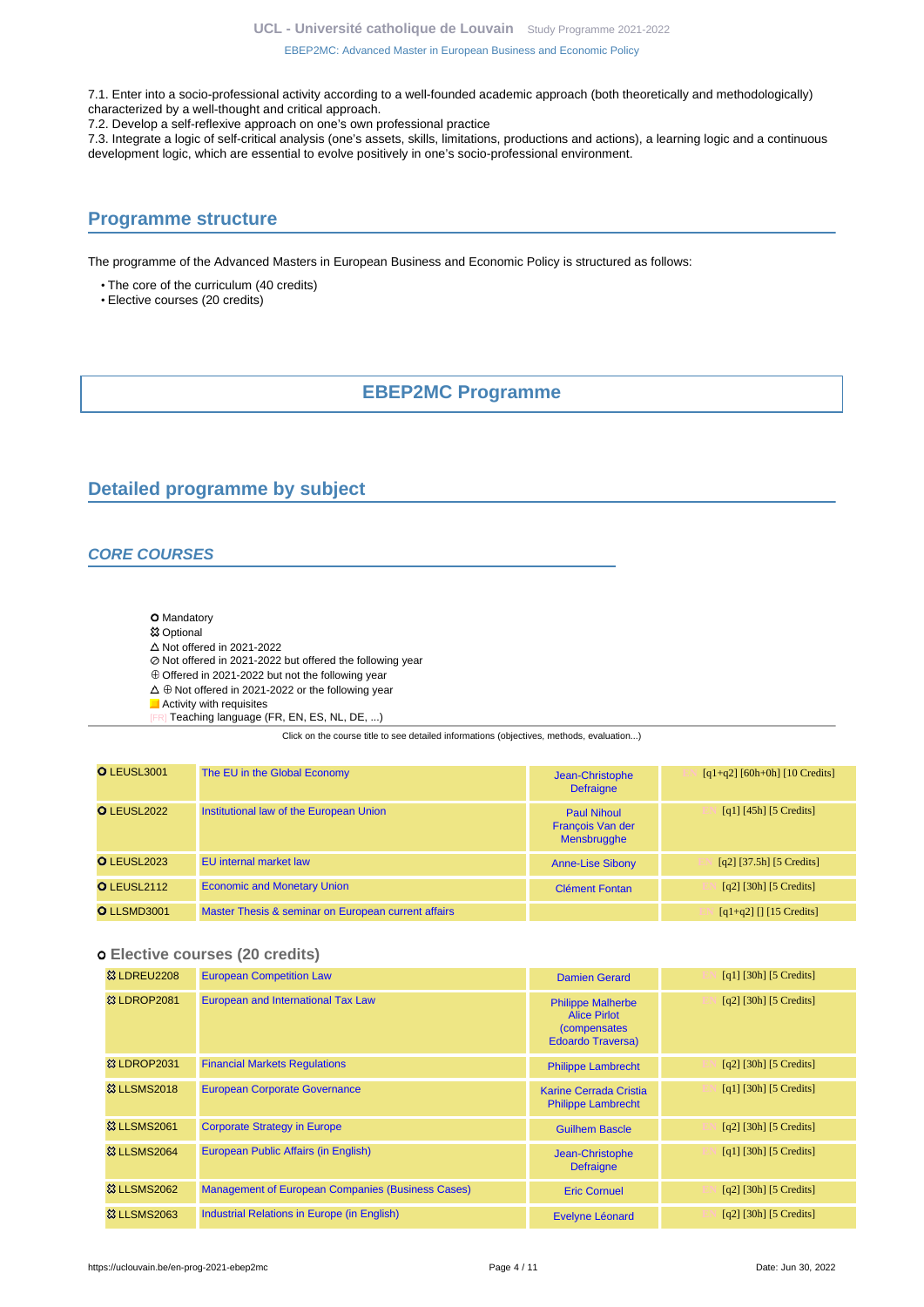| <b>&amp; LEUSL2106</b> | <b>Regional policy</b>                                            | <b>Philippe Monfort</b>                                                                                                                                     | [q1] [30h] [5 Credits]                |
|------------------------|-------------------------------------------------------------------|-------------------------------------------------------------------------------------------------------------------------------------------------------------|---------------------------------------|
| <b>&amp; LEUSL2113</b> | <b>Digital Europe</b>                                             | <b>Enguerrand Marique</b><br><i>(compensates)</i><br><b>Christophe Lazaro)</b><br><b>Alain Strowel</b><br><i>(compensates)</i><br><b>Christophe Lazaro)</b> | $[q2]$ [30h] [5 Credits]              |
| <b>&amp; LEUSL2306</b> | EU trade law and policy                                           | <b>George Dian Balan</b><br><b>Ruta Zarnauskaite</b>                                                                                                        | $\lceil q^2 \rceil$ [30h] [5 Credits] |
| <b>&amp; LEUSL2303</b> | Economic relations between Europe and the developing<br>economies | Jean-Christophe<br><b>Defraigne</b>                                                                                                                         | $\lceil q^2 \rceil$ [30h] [5 Credits] |
| <b>&amp; LECON2041</b> | <b>International Trade</b>                                        | Gonzaque<br>Vannoorenberghe                                                                                                                                 | $\lceil q^2 \rceil$ [30h] [5 Credits] |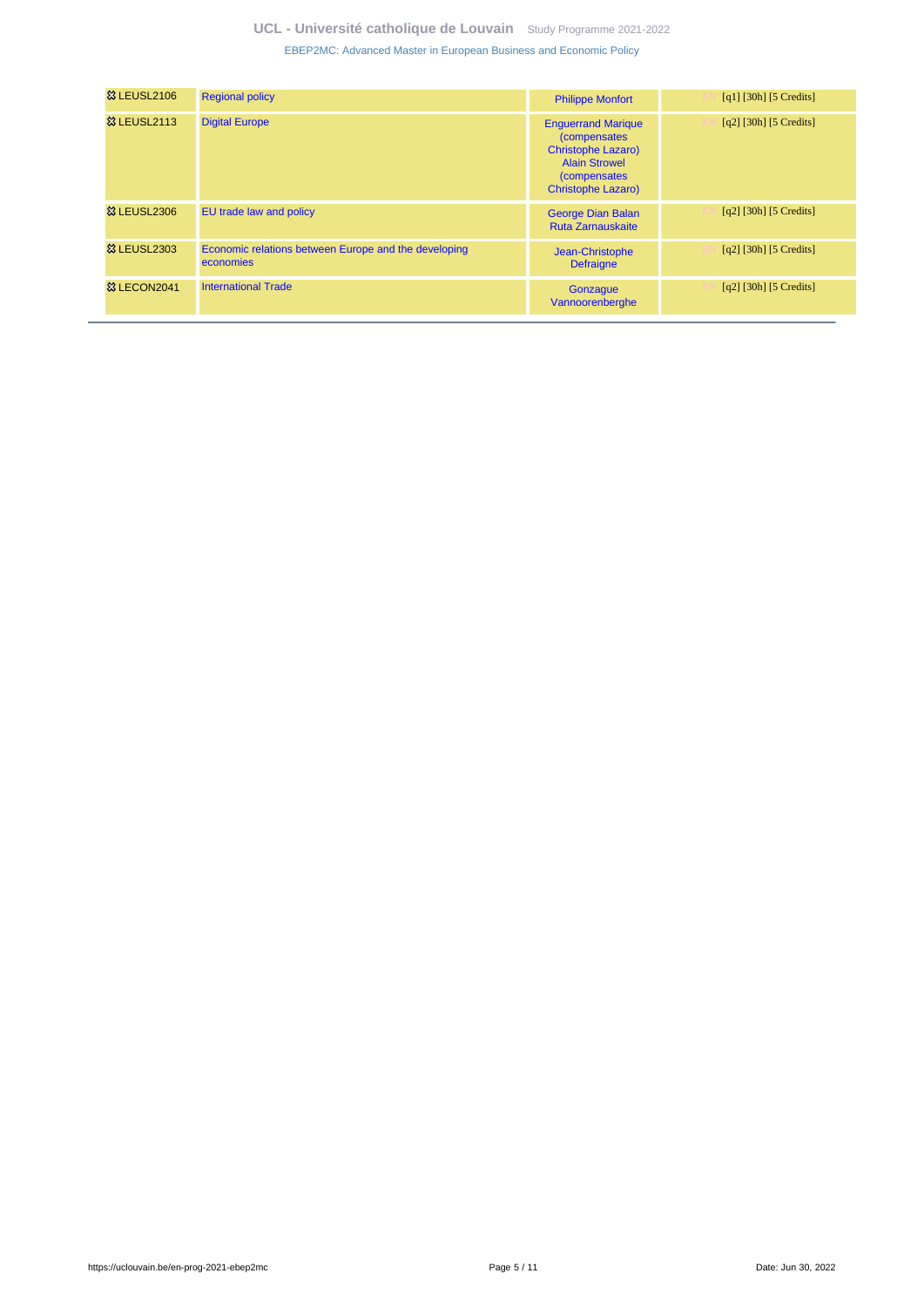### <span id="page-5-0"></span>**The programme's courses and learning outcomes**

For each UCLouvain training programme, a [reference framework of learning outcomes](https://uclouvain.be/en-prog-2021-ebep2mc-competences_et_acquis.html) specifies the the skills expected of every graduate on completion of the programme. Course unit descriptions specify targeted learning outcomes, as well as the unit's contribution to reference framework of learning outcomes.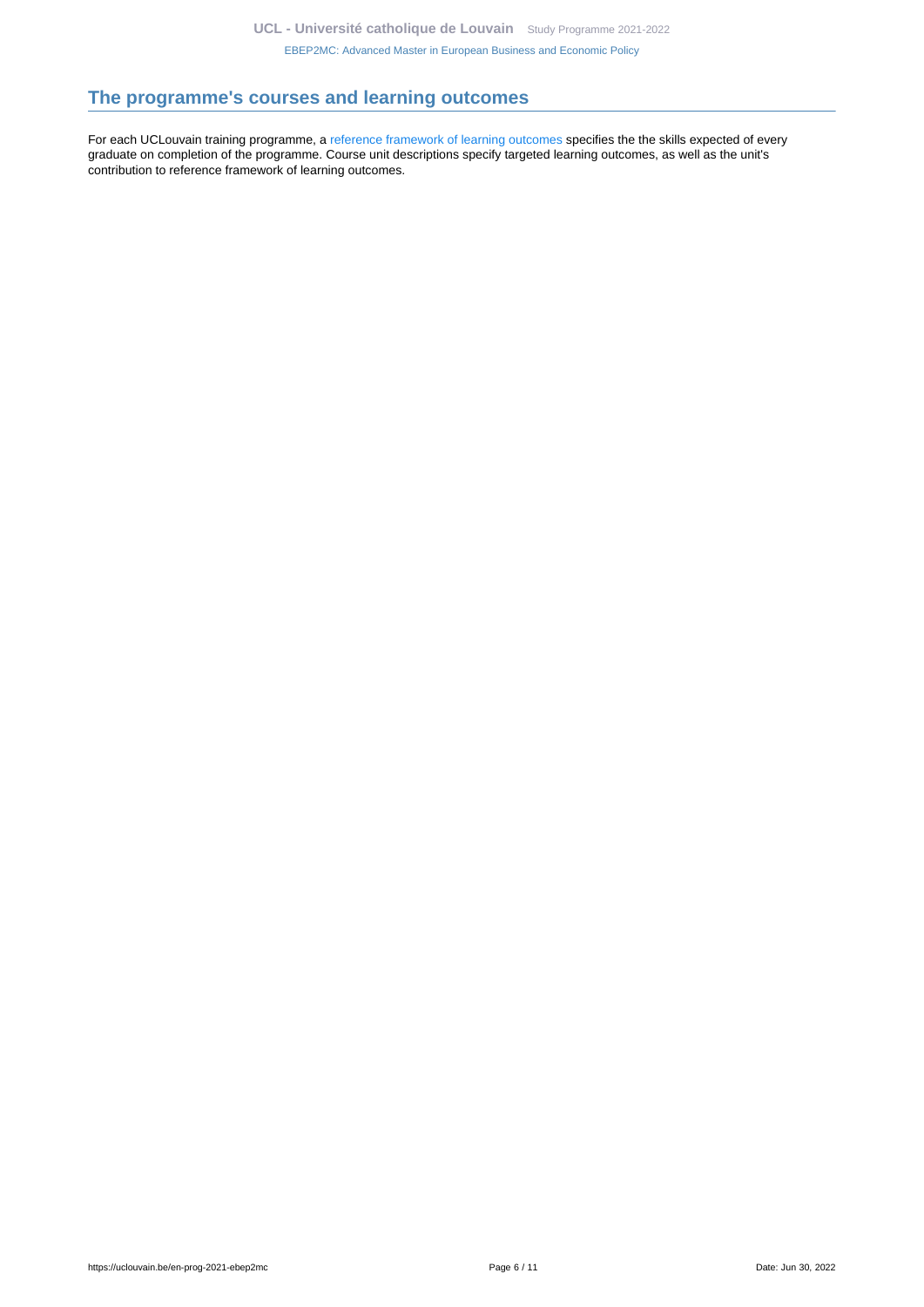### **EBEP2MC - Information**

# <span id="page-6-1"></span><span id="page-6-0"></span>**Access Requirements**

In the event of the divergence between the different linguistic versions of the present conditions, the French version shall prevail. Decree of 7 November 2013 defining the landscape of higher education and the academic organization of studies. The admission requirements must be met prior to enrolment in the University.

**In the event of the divergence between the different linguistic versions of the present conditions, the French version shall prevail.**

#### SUMMARY

- [General access requirements](#page-6-2)
- [Specific access requirements](#page-6-3)

### <span id="page-6-2"></span>**General access requirements**

Subject to the general requirements laid down by the academic authorities, admission to the specialized Master's degree programme will be granted to students who fulfil the entry requirements for studies leading to the award of a Master's (second-cycle) degree and who hold a second-cycle diploma, degree, certificate or other qualification issued within or outside the French Community of Belgium, or whose prior learning or experience has been accredited by the Examination Board as being equivalent to at least 300 credits.

# <span id="page-6-3"></span>**Specific access requirements**

#### **DIRECT ACCESS FOR HOLDERS OF THE FOLLOWING BELGIAN UNIVERSITY DEGREES:**

- > Master 120 in Economics or
- > Master 120 in Management or
- > Master 120 in Business Engineering or
- > ICHEC Master's degree in Business Management International Track
- > Other Masters issued by the Flemish community, if the student has acquired a total of 300 credits ects:
	- Master of Science in Applied Economic Sciences: Economic Policy
	- Master of Science in Applied Economics: Business Economics
	- Master of Science in Business Economics
	- Master of Science in Complementary Studies in Economics
	- Master of Science in Complementary Studies in Business Economics
	- Master of Science in International Business
	- Master of Science in Social and Economic Sciences
	- Master of Science in Economics, Law and Business Administration

#### **SPECIFIC\* ACCESS REQUIREMENTS FOR HOLDERS OF A BELGIAN OR NON-BELGIAN DEGREE OTHER THAN HERE ABOVE:**

#### **>** Hold a **1st (Bachelor) and a 2nd (Master) cycle university degrees** issued by a recognized academic institution\*\*

**>** Have acquired a total of **300 credits ects** of which :

- 50 ECTS in Economics and/or Business and/or Management
- 10 ECTS in Law

If you did not acquire the required credits in Law and Economics, Management or Business, you will have to successfully take an entrance examination organized at Louvain-la-Neuve in August (exact date to be announced later). The passing grade is 10/20. This written exam is in English and will take the form of an MCQ, with graphs analyses and questions based on the preliminary reading of 4 books:

- BLANCHARD Olivier, Macroeconomics, Global Edition, 7th edition, Pearson, 2017 ISBN 978-0133780581
- KRUGMAN, Paul & OBSTFELD Maurice & MELITZ Marc, International Economics: Theory and Policy, Global Edition, 11th edition, Pearson, 2018 ISBN: 9781292214870
- DAFT Richard, BENSON Alan, HENRY, Brian, Management, International Ed, 2nd edition, 2020. Cengage Learning ISBN: 9781473770799
- SCHÜTZE, Robert, An Introduction to EU Law, Second edition, Cambridge: Cambridge University Press, 2015. ISBN: 9781107530324

#### **>** Proof of **English proficiency**

Minimum 89 for TOEFL IBT or minimum 6.5 for th[e IELTS academic](http://www.ielts.org/) (Please note that the validity of the score is two years from the test date).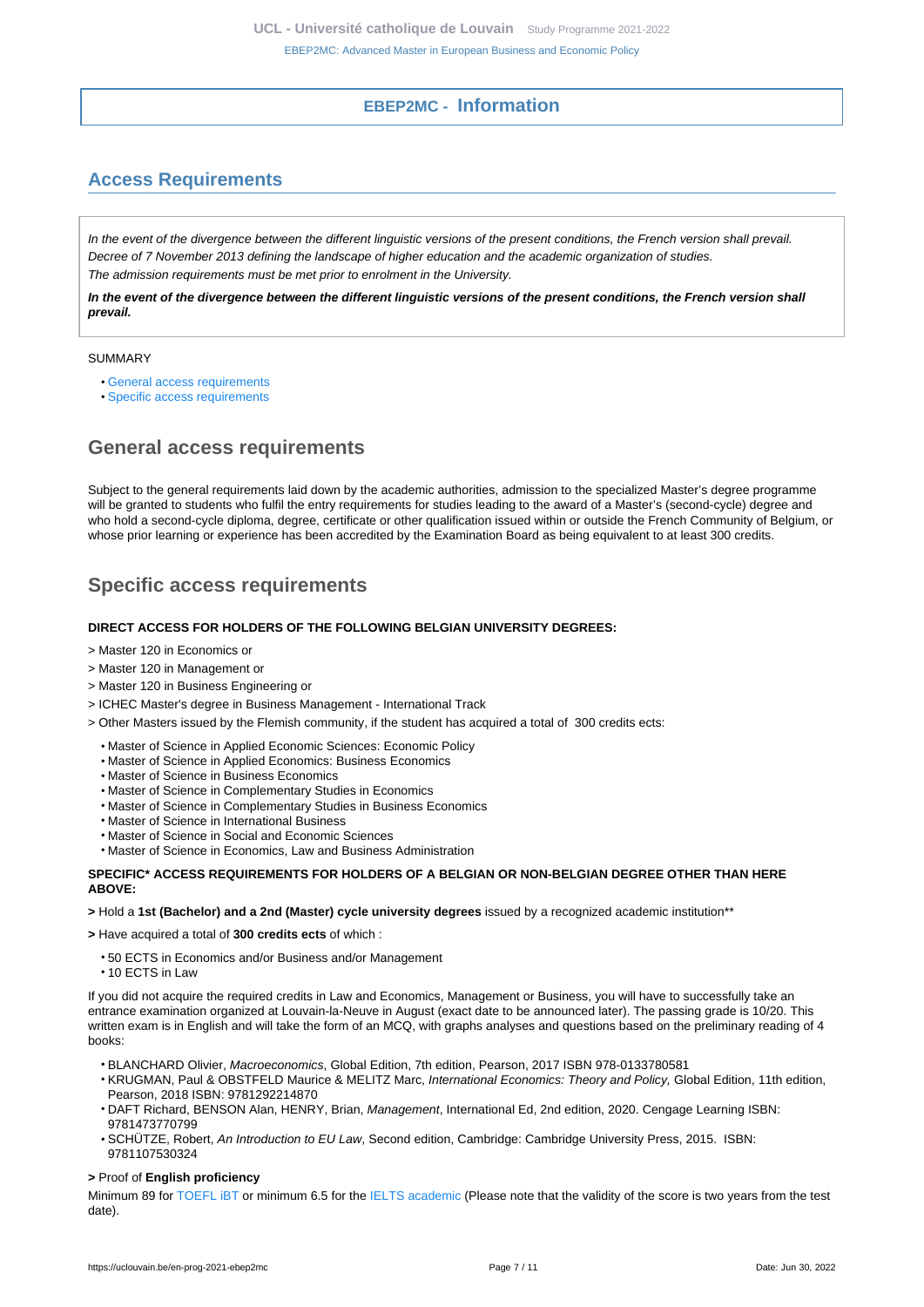You can be exempted from the English test if you can prove you have done the entire Bachelor and Master in English in a native English-speaking country.

\* in addition to the [UCLouvain general access requirements](https://uclouvain.be/en-prog-ebep2mc-cond_adm)

\*\* The degree must be awarded by an academic institution recognized by UNESCO or recognized by AUF (see [https://www.whed.net/](https://www.whed.net/home.php) [home.php](https://www.whed.net/home.php) and [https://www.auf.org/les\\_membres/nos-membres/](https://www.auf.org/les_membres/nos-membres/)).

Membership of international networks such as CEMS and/or international accreditation such as EQUIS can serve as reference.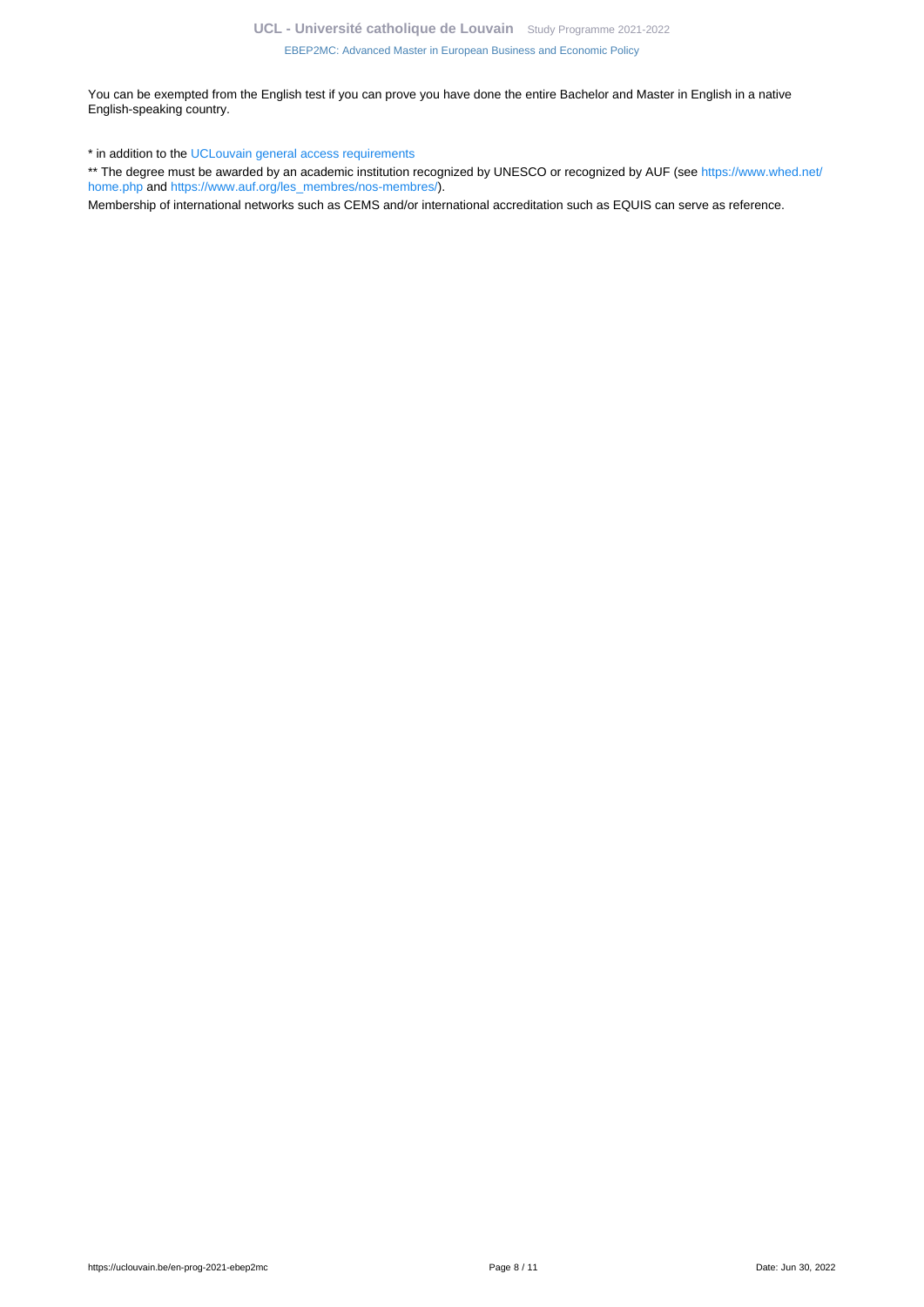### <span id="page-8-0"></span>**Teaching method**

The programme is based on high academic standards with highly specialised professors and practitioners working on EU affairs.

The programme includes not only state-of-the-art academic and technical knowledge but also updated case studies so as to provide useful information and methodology on current issues for those who are to be involved in field activities.

The geographical proximity of Brussels, the centre of the European institutions and lobbying enhances the business and policy-oriented aspects of the programme with the participation of field experts from EU institutions, businesses, NGOs or consultants in European affairs.

Events such as visits of EU institutions, NGOs and think-tanks will be organized throughout the year to familiarize our students with the Brussels EU bubble. In addition, students will be attending EU affairs conferences and a recreational team-building event is also part of this programme.

# <span id="page-8-1"></span>**Evaluation**

**The evaluation methods comply with the [regulations concerning studies and exams](https://uclouvain.be/fr/decouvrir/rgee.html). More detailed explanation of the modalities specific to each learning unit are available on their description sheets under the heading "Learning outcomes evaluation method".**

Examinations for each activity. The precise form is outlined, when necessary, in the relevant course specification.

### <span id="page-8-2"></span>**Mobility and/or Internationalisation outlook**

The programme welcomes international students, although it does not include international exchanges (such as Erasmus programmes).

### <span id="page-8-3"></span>**Possible trainings at the end of the programme**

This Master does not specifically lead to enter PhD studies without a more specifically research oriented master.

### <span id="page-8-4"></span>**Contacts**

For further information regarding this Advanced Masters, please contact [ebep-lsm@uclouvain.be](https://uclouvain.be/mailto:mailto:ebep-lsm@uclouvain.be).

### **Curriculum Management**

Faculty Structure entity **SSH/LSM** 

Mandate(s)

- Dean : Per Joakim Agrell
- Administrative director : Isabelle De Keyzer

Commission(s) of programme

• Commission d'enseignement de la Louvain School of management [\(CLSM](https://uclouvain.be/fr/repertoires/entites/CLSM))

Academic supervisor: [Jean-Christophe Defraigne](https://uclouvain.be/repertoires/jean-christophe.defraigne) Jury

- President of the jury Prof. Benoît Gailly: [president-jury-lln@uclouvain.be](https://uclouvain.be/mailto:president-jury-lln@uclouvain.be)
- Secretary of the jury: [Jean-Christophe Defraigne](https://uclouvain.be/repertoires/jean-christophe.defraigne)

#### Useful Contact(s)

• Admissions of belgian's degrees - Mrs Marie Lefevre: [suivi-admissions-belges-lsm@uclouvain.be](https://uclouvain.be/mailto:suivi-admissions-belges-lsm@uclouvain.be)

Denomination Louvain School of Management [\(LSM\)](https://uclouvain.be/repertoires/entites/lsm) Sector **Human Sciences** [\(SSH\)](https://uclouvain.be/repertoires/entites/ssh) Acronym LSM Postal address **Postal address** Place des Doyens 1 - bte L2.01.01 1348 Louvain-la-Neuve Website <http://www.uclouvain.be/lsm>